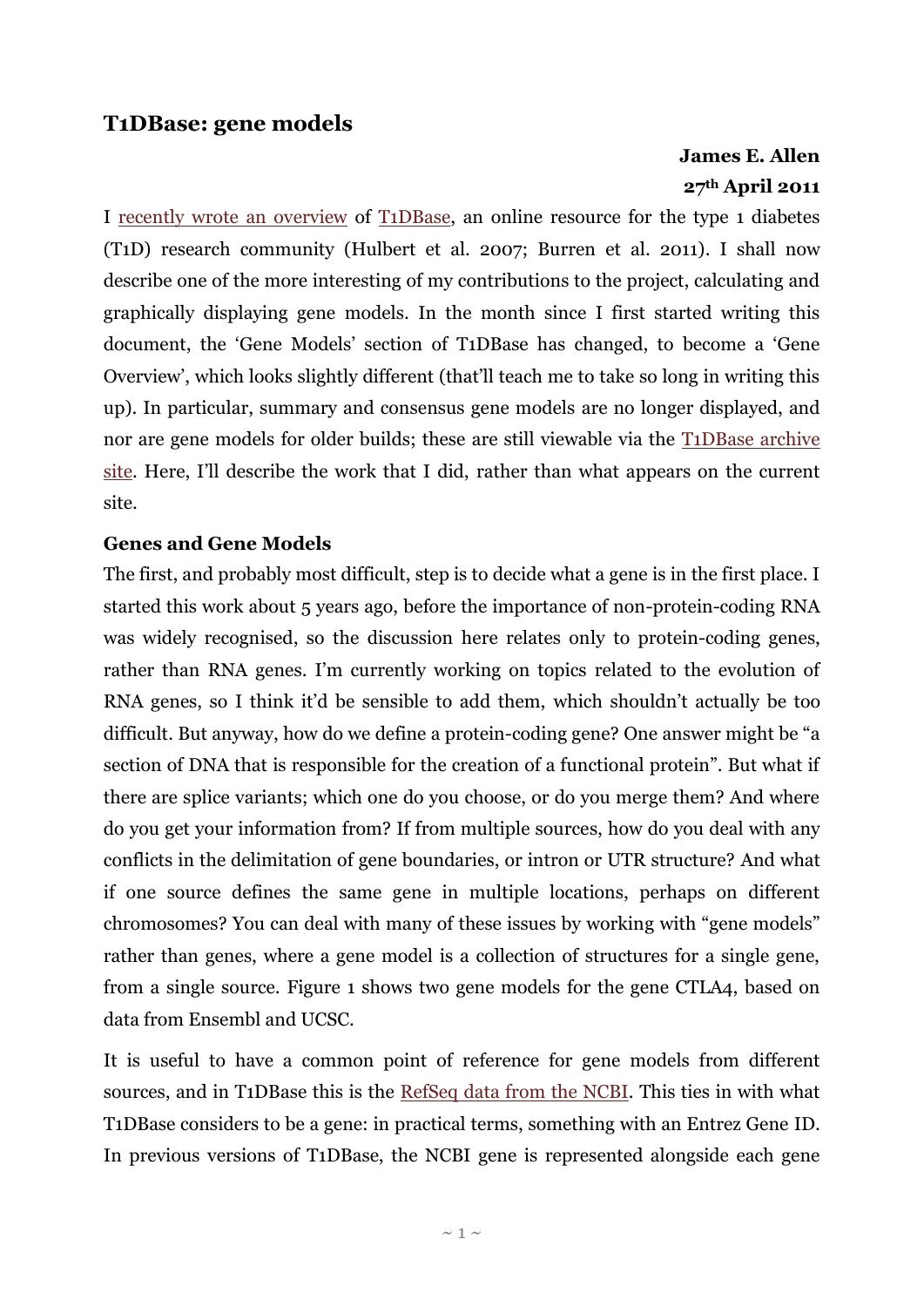model in T1DBase, as a green box (Figure 1), but this is not shown in the current version of the site.

| Human Chromosome 2 Build GRCh37: 204,732,504 - 204,743,422 (size 10,919) |         |         |         |                                             |         |         |
|--------------------------------------------------------------------------|---------|---------|---------|---------------------------------------------|---------|---------|
| 204733k                                                                  | 204734k | 204735k | 204736k | 204737k                                     | 204738k | 204739k |
| CTLA4 Gene: 204,732,509 - 204,738,683 (size 6,175)                       |         |         |         |                                             |         |         |
| Ensembl Transcript Predictions<br>ENST00000295854                        |         |         |         |                                             |         |         |
|                                                                          |         |         |         |                                             |         |         |
| ENST00000302823                                                          |         |         |         |                                             |         |         |
|                                                                          |         |         |         |                                             |         |         |
| Human Chromosome 2 Build GRCh37: 204,732,504 - 204,743,422 (size 10,919) |         |         |         |                                             |         |         |
| 204733k                                                                  |         |         |         | 204734k     204735k     204736k     204737k | 204738k | 204739k |
| CTLA4 Gene: 204,732,509 - 204,738,683 (size 6,175)                       |         |         |         |                                             |         |         |
| UCSC Known Genes                                                         |         |         |         |                                             |         |         |
| uc002vak                                                                 |         |         |         |                                             |         |         |
| uc002val                                                                 |         |         |         |                                             |         |         |
| uc010fty                                                                 |         |         |         |                                             |         |         |
| uc010ftz                                                                 |         |         |         |                                             |         |         |
|                                                                          |         |         |         |                                             |         |         |

#### **Figure 1.**

#### **Gene Models in T1DBase**

When I started on the T1Dbase project, the site already displayed gene models based on data from a number of sources. My task was two-fold: to make the graphical display clearer and prettier, and to find a way to usefully summarise gene models, both within and between different sources. At this point it would be remiss not to acknowledge the importance of discussions with, and advice from, my colleagues on the project, i.e. my fellow authors on the Hulbert et al. (2007) paper. Also, I used libraries from the [BioPerl](http://www.bioperl.org/) project, chiefly Bio::DB::GFF, Bio::SeqFeature and Bio::Graphics::Panel.

Gene models in T1DBase are shown on each gene page (e.g. the [CTLA4 gene page\)](http://www.t1dbase.org/page/Overview/display/gene_id/1493#Gene_Overview). I won"t talk much about the graphical aspect of the work I did - I link to the code later, but it's rather tied into the T1DBase code base to be of general use (although by all means contact me if you would like some more information or assistance).

It's probably worth pointing out that T1DBase is not restricted to genes that are linked to type 1 diabetes, so if you are just after a nice display of gene models for a gene of interest, you can still use the T1DBase website. All of the NCBI genes are available, since you never know when a gene will be linked to diabetes (genes which *have* been linked will tend to have additional gene models). So if you want to look at gene models

Gene models for CTLA4, from Ensembl and UCSC. Exons and introns are shown by boxes and connecting lines, respectively, and UTRs are highlighted in red. The green box displays the gene according to NCBI RefSeq data.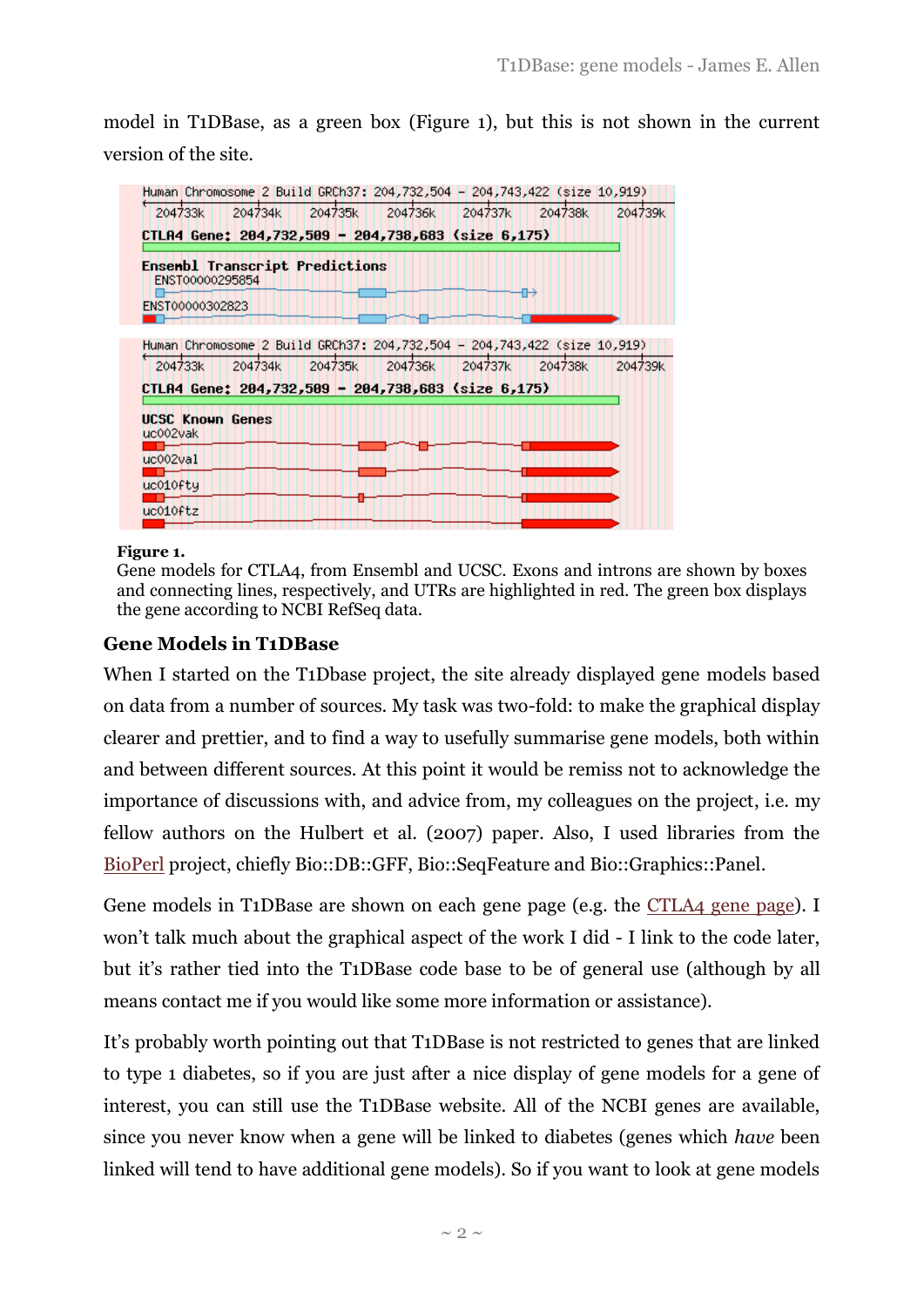for any gene, based on data from 4 useful sources [\(CCDS,](http://www.ncbi.nlm.nih.gov/CCDS) [Ensembl,](http://www.ensembl.org/) [UCSC,](http://genome.ucsc.edu/cgi-bin/hgGateway) and [Vega\)](http://vega.sanger.ac.uk/), go to the [T1DBase home page](http://t1dbase.org/) and type the gene name or ID into the search box in the top-right corner.

The most interesting aspect of the gene models in T1DBase relates to how multiple sources of data can eliminate spurious transcripts, and how data can be effectively summarised across all gene models.

#### **Eliminating Incorrect Transcript Predictions**

There are a few preparatory steps required before you can start weighing up transcripts from different sources, all of which are automated by a set of scripts that I wrote (and which continue to be maintained by the current T1DBase staff). These download the raw data for a given range of sources, species, and builds, convert them to GFF format, and load them into a Bio::DB::GFF database. One issue that arises with Ensembl and UCSC transcripts is that these sources assign Entrez Gene IDs to transcripts based on sequence similarity, irrespective of whether the gene and the transcript are at (roughly) the same location. This results in assignments which are wrong, so in order to sort out which Entrez Gene IDs go with which Ensembl/UCSC IDs, we cross-reference with RefSeq. A transcript is disregarded if it is on a different chromosome<sup>1</sup> to the RefSeqdefined gene; if it is on the same chromosome but a different strand; or if it is on the same chromosome and strand, but not within 100kb of the gene. This value of 100kb is chosen to be big enough to allow some variation, but to ignore infeasible large discrepancies; it is rather arbitrary, but works well in practice. (See the resolve id ambiguities.pl script for details.)

Having dealt with conflicts between the positions of transcripts within a data source, we turn our attention to comparisons across all of the data sources. We want to ascertain when a gene model from one or more sources is on a different chromosome or strand, or more than 1Mb distant (again, rather an arbitrary value for the distance, but sufficiently high that we are very unlikely to dismiss an accurate transcript). To start with, we need to decide on which sources we trust more than others (the discussion here relates to 4 sources, but the arguments are applicable to any sources). Ensembl and UCSC are comprehensive, but are largely automated; CCDS provides reliable positions for CDS regions but, by definition, no UTRs; and Vega is high-

<u>.</u>

<sup>1</sup> Chromosomes X and Y are considered to be the same chromosome.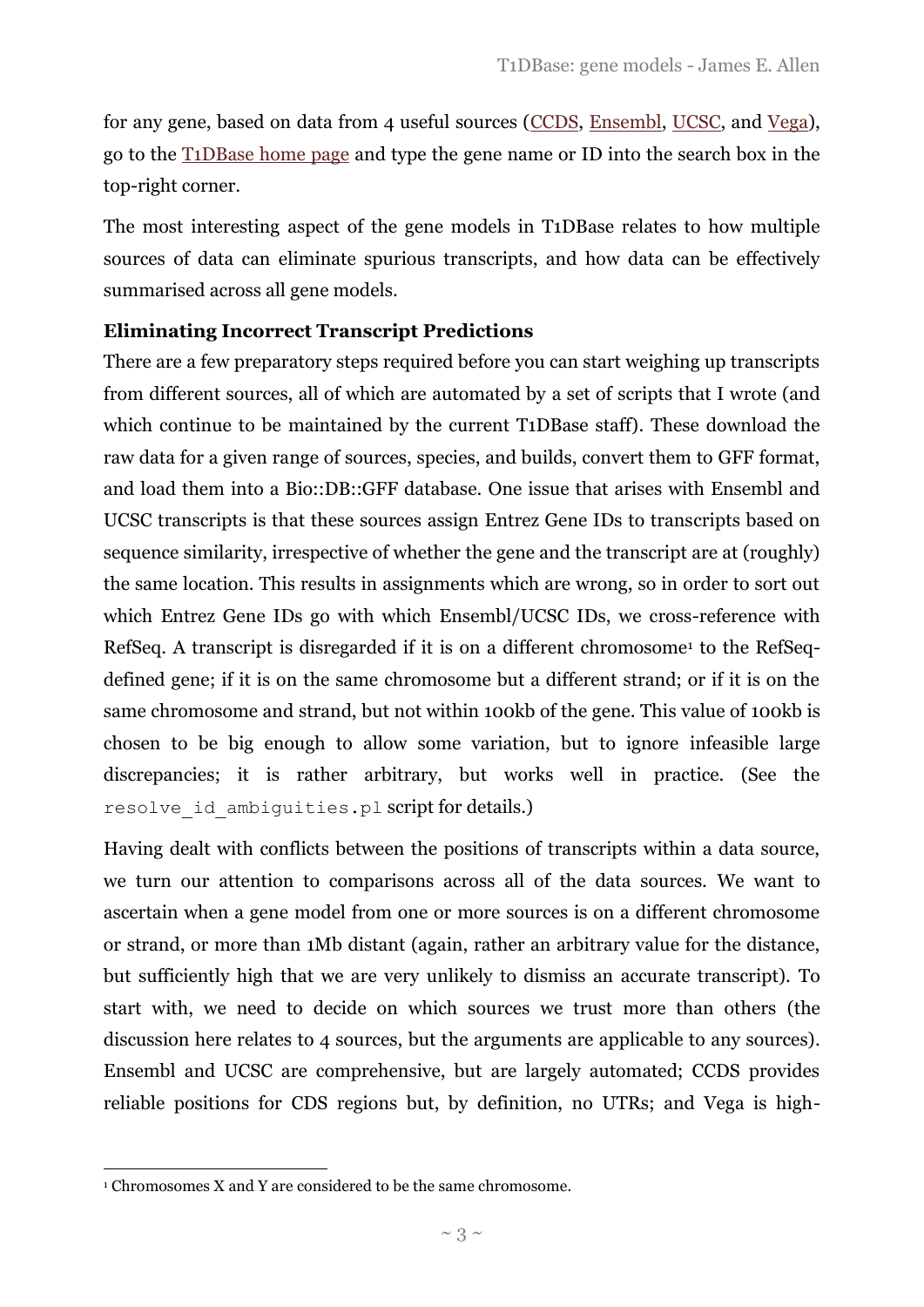quality, hand-curated data. Using this information, for the transcripts with conflicting positions we apply the following logic to all of the transcripts for that gene:

- If there is a single CCDS or Vega transcript, consider that to be the most likely position (termed the "tentative" position), *unless* there are both CCDS and Vega transcripts, and they have conflicting positions.
- For all sources, across all transcripts, count how many support each conflicting position.
- If there are three or more conflicting positions, add the counts for all but the most supported position (MSP) together, so that we have two counts for comparison.
- If the MSP is only supported by one transcript, mark all of the transcripts as "undecided", as there is insufficient evidence to automatically resolve the conflict.
- If the MSP has multiple transcripts, then compare it to the number of transcripts supporting other positions; if the ratio of the numbers is above a certain value, mark the MSP as "accepted" and the unsupported transcripts as "rejected"; otherwise, mark all transcripts as 'undecided'.
- The ratio in the previous step depends on whether a tentative position from  $\bullet$ CCDS or Vega exists. If not, the ratio is 2:1, i.e. the number of transcripts for the MSP must be at least twice the number of all other transcripts. If the tentative position exists, and agrees with the MSP, the ratio is 1:1 (a simple majority); in the case of disagreement, the ratio is 3:1 (a lot of support is required to outweigh a hand-curated position).

Once this process is complete, there are then three groups of transcripts, those that can be confidently used or ignored (i.e. the ones marked as "accepted" or "rejected", respectively), and those that require caution (the "undecided" set). This information is loaded into the Bio::DB::GFF database, to enable useful queries and further data modification. The generate gene models.pl script automates the entire process of building gene models, from downloading the data from different sources, to evaluating when they do and do not agree.

## **Summary and Consensus Gene Models**

As mentioned above, summary and consensus gene models are not shown on the current version of T1DBase, but can be viewed on the archive version of [T1DBase,](http://archive.t1dbase.org/) e.g.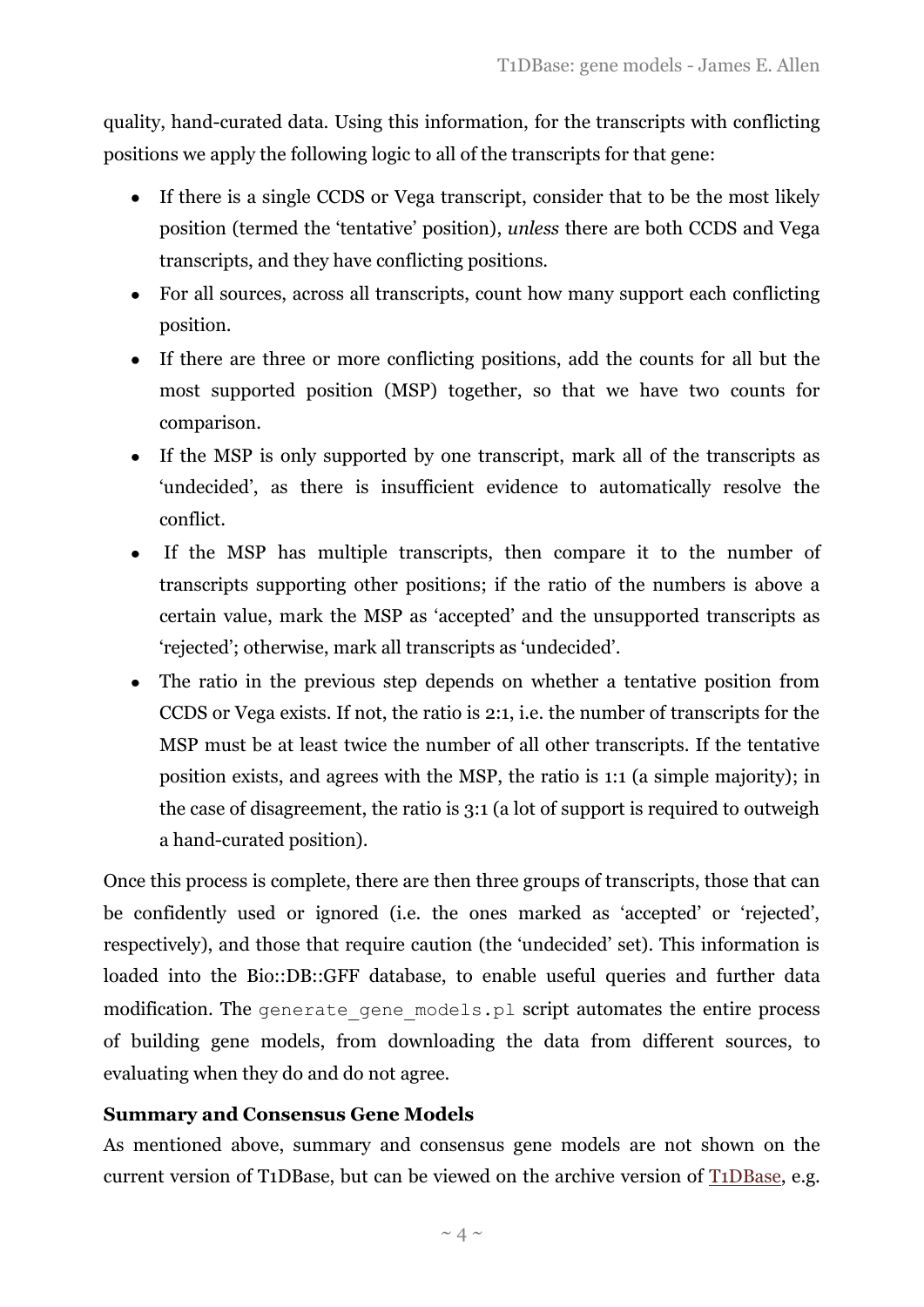[CTLA4.](http://archive.t1dbase.org/page/Overview/display/gene_id/1493#Gene_Models) So, having collated data on transcripts from multiple sources that are (approximately) in agreement, it is then useful to examine how much variation in the detail of those transcripts, for example, which exons are best supported. In "summary gene models", the number of transcripts that support each base are plotted as a bar chart (Figure 2, top panel). Transcripts from different sources that have almost identical CDS regions (i.e. within 1 base in either direction) are shown as "consensus gene models" (Figure 2, bottom panel); the bounds of the UTRs are allow to vary somewhat, proportional to the length of the gene. Hand-curated sources are considered sufficiently reliable to warrant a consensus gene model of their own.



#### **Figure 2.**

Summary and consensus gene models for CTLA4. Exons and introns are shown by boxes and connecting lines, respectively. Darker shades of blue indicate greater support than lighter shades. The green box displays the gene span, which shows the bounds of the gene according to NCBI RefSeq data.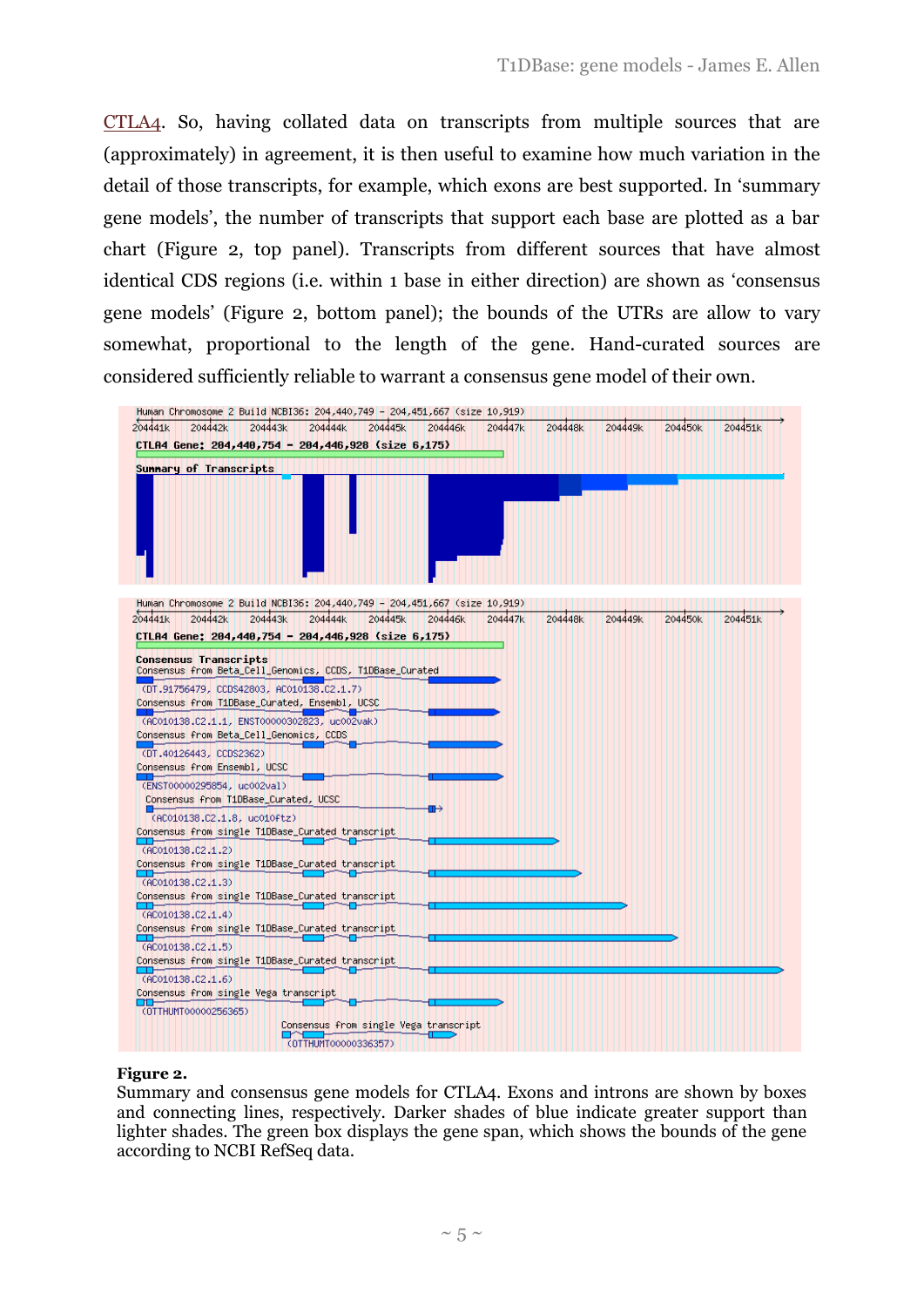The summary and consensus models are calculated with Perl modules (see next section) that require some other T1DBase modules and configuration files. But the code is well commented and fairly generic, so I think only minor tweaks would be necessary to use it elsewhere; please let me know if you would like help in doing so.

## **Gene Models Code**

All of the source code behind T1DBase is available under the GNU GPL (see the website for [details\)](http://www.t1dbase.org/page/Copyright), from a [sourceforge](http://sourceforge.net/) [subversion repository.](http://t1dbase.svn.sourceforge.net/viewvc/t1dbase/trunk) The [gene models Perl scripts](http://t1dbase.svn.sourceforge.net/viewvc/t1dbase/trunk/GDxBase/scripts/gene_models) are still under active development, but the associated GeneModel [Perl modules](http://t1dbase.svn.sourceforge.net/viewvc/t1dbase/branches/release_4_3_branch_20110125/GDxBase/lib/GDxBase/GeneModel/?pathrev=10179) that I wrote are no longer being used. I have included a copy of the [GeneModel modules](http://www.monkeyshines.co.uk/gene_models.php) on my website, plus versions of the [scripts](http://www.monkeyshines.co.uk/gene_models.php) that I have modified to work with a Windows installation of MySQL and a slightly different set of data sources than the current T1DBase site. As mentioned above, the GeneModel modules are integrated into the site, and won"t work out of the box; please let me know if you want to use any of the functionality, and I would be delighted to help out.